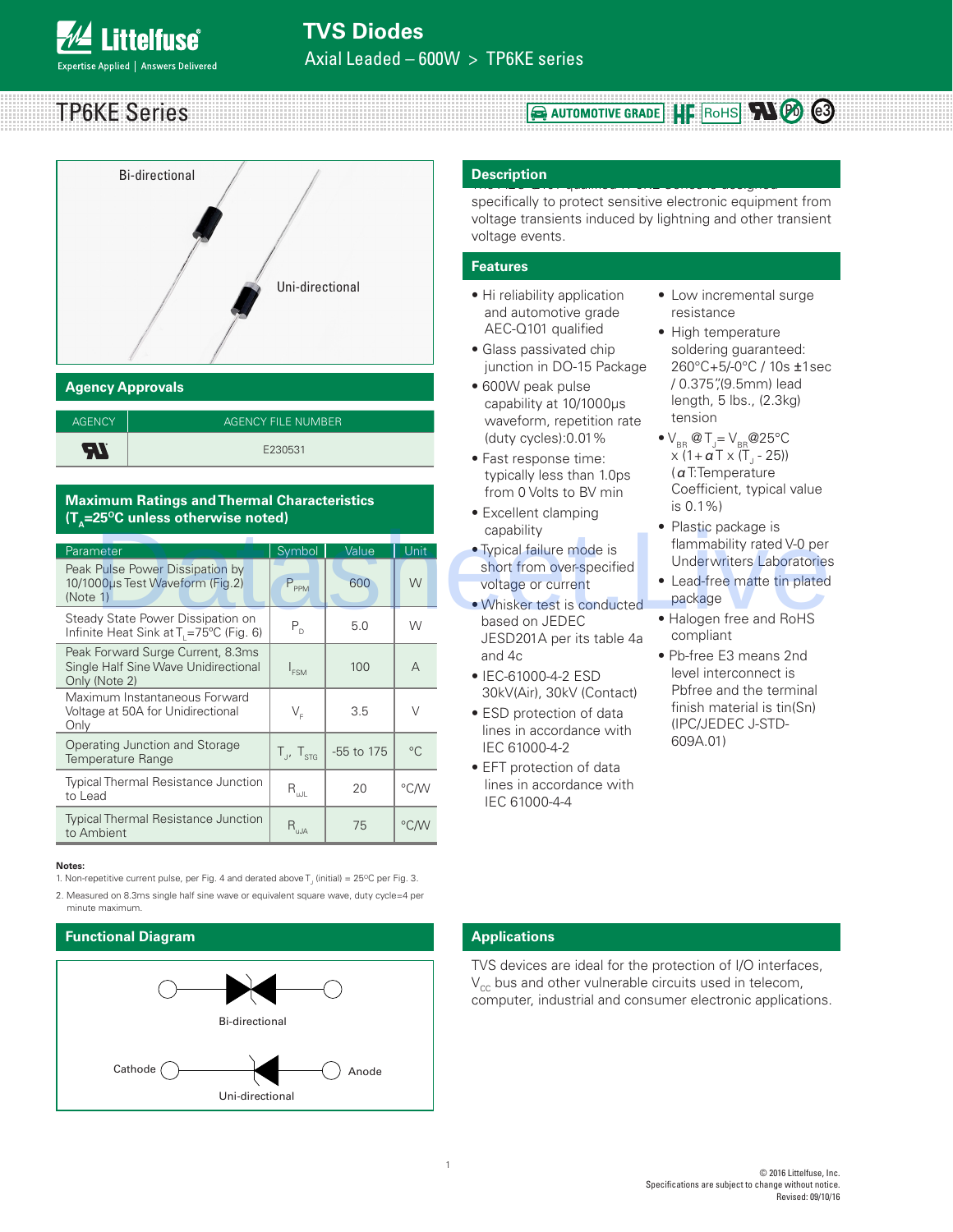# **TVS Diodes** Axial Leaded – 600W > TP6KE series



**Electrical Characteristics** (T<sub>A</sub>=25°C unless otherwise noted)

| Part<br><b>Number</b><br>(Uni) | Part<br><b>Number</b><br>(B <sub>i</sub> ) | Reverse<br>Stand off<br>Voltage $V_{\rm B}$<br>(Volts) |            | <b>Breakdown</b><br>Voltage $\overline{V_{_{\rm BR}}}$<br>(Volts) $\overline{\omega}$ $\overline{I_{\tau}}$ | <b>Test</b><br>Current<br>(mA) | Maximum<br>Clamping<br>Voltage<br>$V_c$ $\overline{\omega}$ $\vert_{\text{pp}}$ (V) | Maximum<br>Peak<br><b>Pulse Current</b><br>(A) | Maximum<br>Reverse<br>Leakage<br>I <sub>R</sub> @V <sub>R</sub><br>(µA) | Agency<br>Approval<br>FW |
|--------------------------------|--------------------------------------------|--------------------------------------------------------|------------|-------------------------------------------------------------------------------------------------------------|--------------------------------|-------------------------------------------------------------------------------------|------------------------------------------------|-------------------------------------------------------------------------|--------------------------|
|                                |                                            |                                                        | <b>MIN</b> | <b>MAX</b>                                                                                                  |                                |                                                                                     | $\mathsf{l}_{\mathsf{op}}$ .                   |                                                                         |                          |
| TP6KE13A                       | TP6KE13CA                                  | 11.10                                                  | 12.40      | 13.70                                                                                                       | $\mathbf{1}$                   | 18.2                                                                                | 33.5                                           | $\mathbf{1}$                                                            | $\times$                 |
| TP6KE15A                       | TP6KE15CA                                  | 12.80                                                  | 14.30      | 15.80                                                                                                       |                                | 21.2                                                                                | 28.8                                           | $\mathbf{1}$                                                            | X                        |
| TP6KE16A                       | TP6KE16CA                                  | 13.60                                                  | 15.20      | 16.80                                                                                                       |                                | 22.5                                                                                | 27.1                                           | $\mathbf{1}$                                                            | X                        |
| TP6KE18A                       | TP6KE18CA                                  | 15.30                                                  | 17.10      | 18.90                                                                                                       |                                | 25.2                                                                                | 24.2                                           | $\mathbf{1}$                                                            | X                        |
| TP6KE20A                       | TP6KE20CA                                  | 17.10                                                  | 19.00      | 21.00                                                                                                       |                                | 27.7                                                                                | 22.0                                           | $\mathbf{1}$                                                            | $\times$                 |
| TP6KE22A                       | TP6KE22CA                                  | 18.80                                                  | 20.90      | 23.10                                                                                                       | 1                              | 30.6                                                                                | 19.9                                           | $\mathbf{1}$                                                            | X                        |
| TP6KE24A                       | TP6KE24CA                                  | 20.50                                                  | 22.80      | 25.20                                                                                                       | $\mathbf{1}$                   | 33.2                                                                                | 18.4                                           | $\mathbf{1}$                                                            | X                        |
| TP6KE27A                       | TP6KE27CA                                  | 23.10                                                  | 25.70      | 28.40                                                                                                       | $\mathbf{1}$                   | 37.5                                                                                | 16.3                                           | 1                                                                       | X                        |
| TP6KE30A                       | TP6KE30CA                                  | 25.60                                                  | 28.50      | 31.50                                                                                                       |                                | 41.4                                                                                | 14.7                                           | $\overline{1}$                                                          | X                        |
| TP6KE33A                       | TP6KE33CA                                  | 28.20                                                  | 31.40      | 34.70                                                                                                       |                                | 45.7                                                                                | 13.3                                           | $\mathbf{1}$                                                            | X                        |
| TP6KE36A                       | TP6KE36CA                                  | 30.80                                                  | 34.20      | 37.80                                                                                                       |                                | 49.9                                                                                | 12.2                                           | $\mathbf{1}$                                                            | X                        |
| TP6KE39A                       | TP6KE39CA                                  | 33.30                                                  | 37.10      | 41.00                                                                                                       | 1                              | 53.9                                                                                | 11.3                                           | 1                                                                       | X                        |
| TP6KE43A                       | TP6KE43CA                                  | 36.80                                                  | 40.90      | 45.20                                                                                                       |                                | 59.3                                                                                | 10.3                                           | $\mathbf{1}$                                                            | X                        |
| TP6KE47A                       | TP6KE47CA                                  | 40.20                                                  | 44.70      | 49.40                                                                                                       | $\overline{1}$                 | 64.8                                                                                | 9.4                                            | 1                                                                       | X                        |
| TP6KE51A                       | TP6KE51CA                                  | 43.60                                                  | 48.50      | 53.60                                                                                                       | $\mathbf{1}$                   | 70.1                                                                                | 8.7                                            | $\mathbf{1}$                                                            | X                        |
| TP6KE56A                       | TP6KE56CA                                  | 47.80                                                  | 53.20      | 58.80                                                                                                       |                                | 77.0                                                                                | 7.9                                            | $\mathbf{1}$                                                            | X                        |
| TP6KE62A                       | TP6KE62CA                                  | 53.00                                                  | 58.90      | 65.10                                                                                                       |                                | 85.0                                                                                | 7.2                                            | $\mathbf{1}$                                                            | X                        |
| TP6KE68A                       | TP6KE68CA                                  | 58.10                                                  | 64.60      | 71.40                                                                                                       |                                | 92.0                                                                                | 6.6                                            | $\mathbf{1}$                                                            | X                        |
| TP6KE75A                       | TP6KE75CA                                  | 64.10                                                  | 71.30      | 78.80                                                                                                       | $\mathbf{1}$                   | 103.0                                                                               | 5.9                                            | $\mathbf{1}$                                                            | $\times$                 |
| TP6KE82A                       | TP6KE82CA                                  | 70.10                                                  | 77.90      | 86.10                                                                                                       |                                | 113.0                                                                               | 5.4                                            | $\overline{1}$                                                          | X                        |
| TP6KE91A                       | TP6KE91CA                                  | 77.80                                                  | 86.50      | 95.50                                                                                                       |                                | 125.0                                                                               | 4.9                                            | $\mathbf{1}$                                                            | X                        |

## **I-V Curve Characteristics**





- P<sub>PPM</sub> Peak Pulse Power Dissipation -- Max power dissipation
- **V<sub>R</sub>** Stand-off Voltage -- Maximum voltage that can be applied to the TVS without operation
- $\bm V_{\rm ss}$  **Breakdown Voltage** -- Maximum voltage that flows though the TVS at a specified test current (I<sub>r</sub>)
- V<sub>c</sub> Clamping Voltage -- Peak voltage measured across the TVS at a specified Ippm (peak impulse current)
- $I_{R}$  **Reverse Leakage Current** -- Current measured at  $V_{R}$
- **V<sub>F</sub>** Forward Voltage Drop for Uni-directional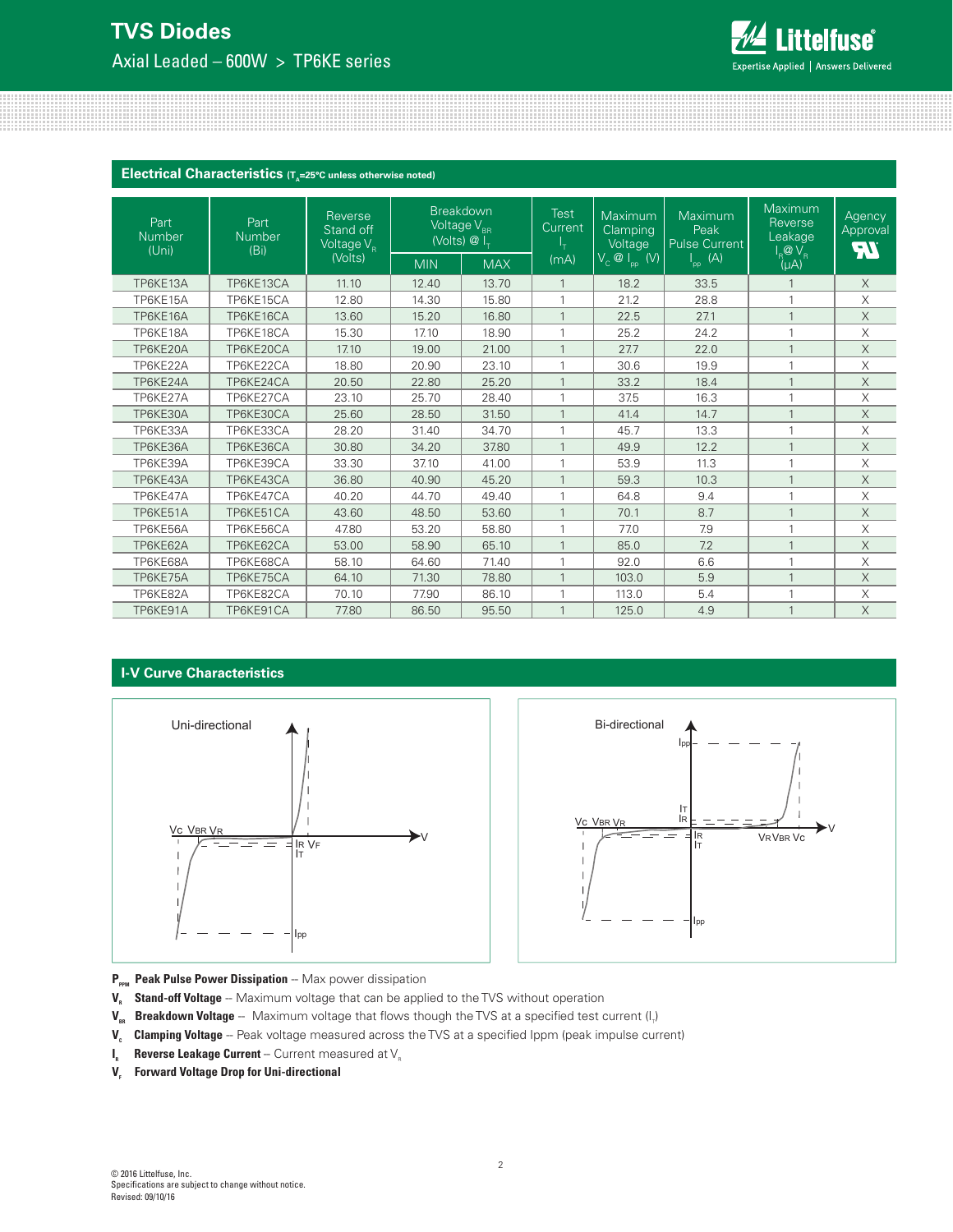**TVS Diodes**

Axial Leaded – 600W > TP6KE series

#### Ratings and Characteristic Curves (T<sub>A</sub>=25°C unless otherwise noted)





# **Figure 3 - Peak Pulse Power Derating Curve Figure 4 - Pulse Waveform**



![](_page_2_Figure_9.jpeg)

![](_page_2_Figure_11.jpeg)

![](_page_2_Figure_13.jpeg)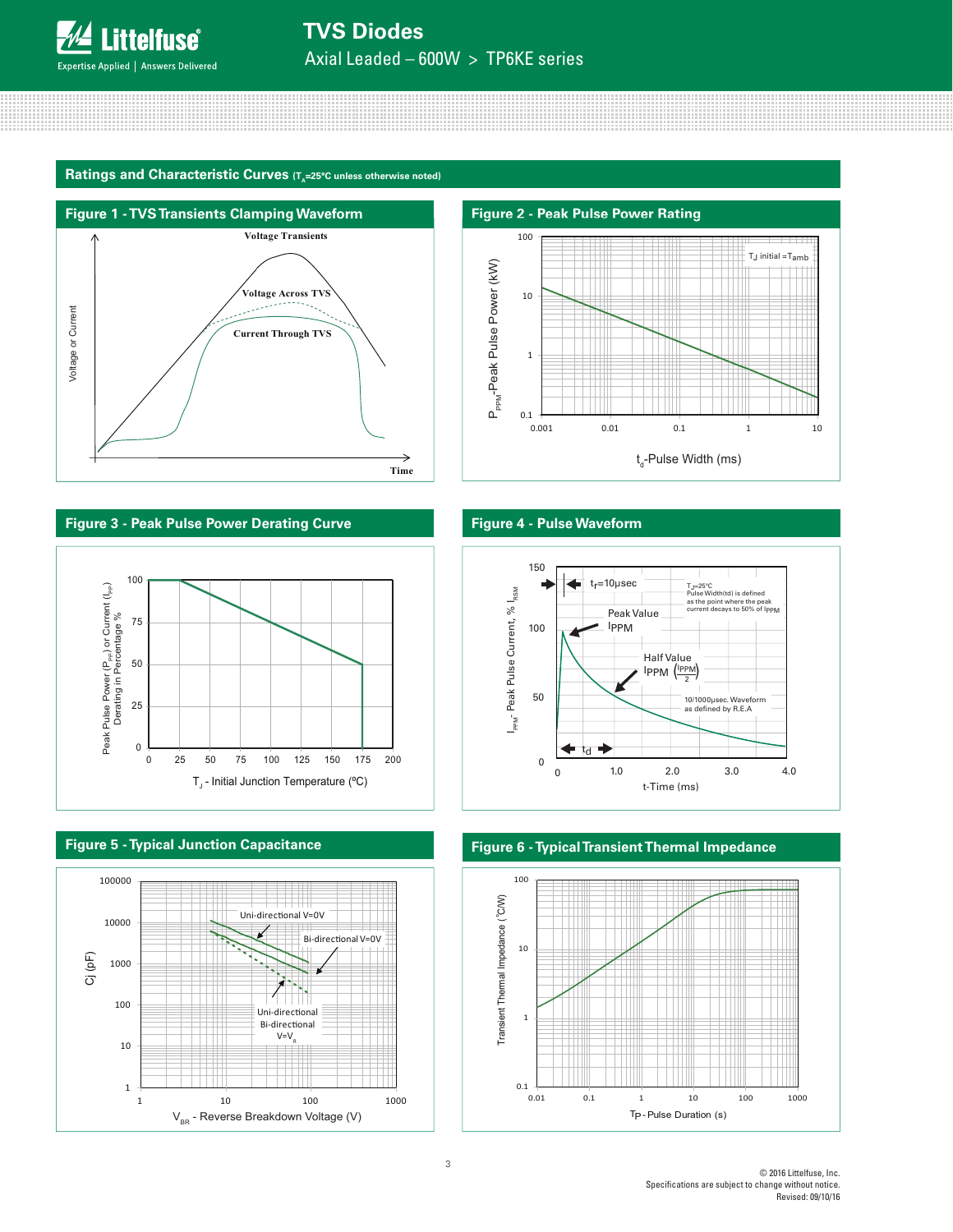# **TVS Diodes**

Axial Leaded – 600W > TP6KE series

![](_page_3_Picture_2.jpeg)

**Figure 7 - Maximum Non-Repetitive Peak Forward Surge Current Uni-Directional Only**

![](_page_3_Figure_4.jpeg)

# **Flow/Wave Soldering (Solder Dipping)**

| Peak Temperature :   | $260^{\circ}$ C+5/-0 $^{\circ}$ C |
|----------------------|-----------------------------------|
| <b>Dipping Time:</b> | $10s \pm 1$ seconds               |
| Soldering:           | 1 time                            |

## **Physical Specificationst**

| Weight          | $0.015$ oz., $0.4g$                                                     |
|-----------------|-------------------------------------------------------------------------|
| Case            | JEDEC DO-204AC (DO-15) molded plastic<br>body over passivated junction. |
| <b>Polarity</b> | Color band denotes the cathode except<br>Bipolar.                       |
| Terminal        | Matte Tin axial leads, solderable per<br>JESD22-B102.                   |

### **Environmental Specifications**

| <b>High Temp. Storage</b>  | JESD22-A103 |
|----------------------------|-------------|
| <b>HTRB</b>                | JESD22-A108 |
| <b>Temperature Cycling</b> | JFSD22-A104 |
| H3TRB                      | JESD22-A101 |
| <b>RSH</b>                 | JESD22-B106 |

#### **Dimensions**

![](_page_3_Figure_12.jpeg)

| <b>Dimensions</b> |       | Inches     | Millimeters |            |
|-------------------|-------|------------|-------------|------------|
|                   | Min   | <b>Max</b> | Min         | <b>Max</b> |
| А                 | 1.000 |            | 25.40       |            |
| B                 | 0.230 | 0.300      | 5.80        | 7.60       |
|                   | 0.028 | 0.034      | 0.71        | 0.86       |
|                   | 0.104 | 0.140      | 2.60        | 3.60       |